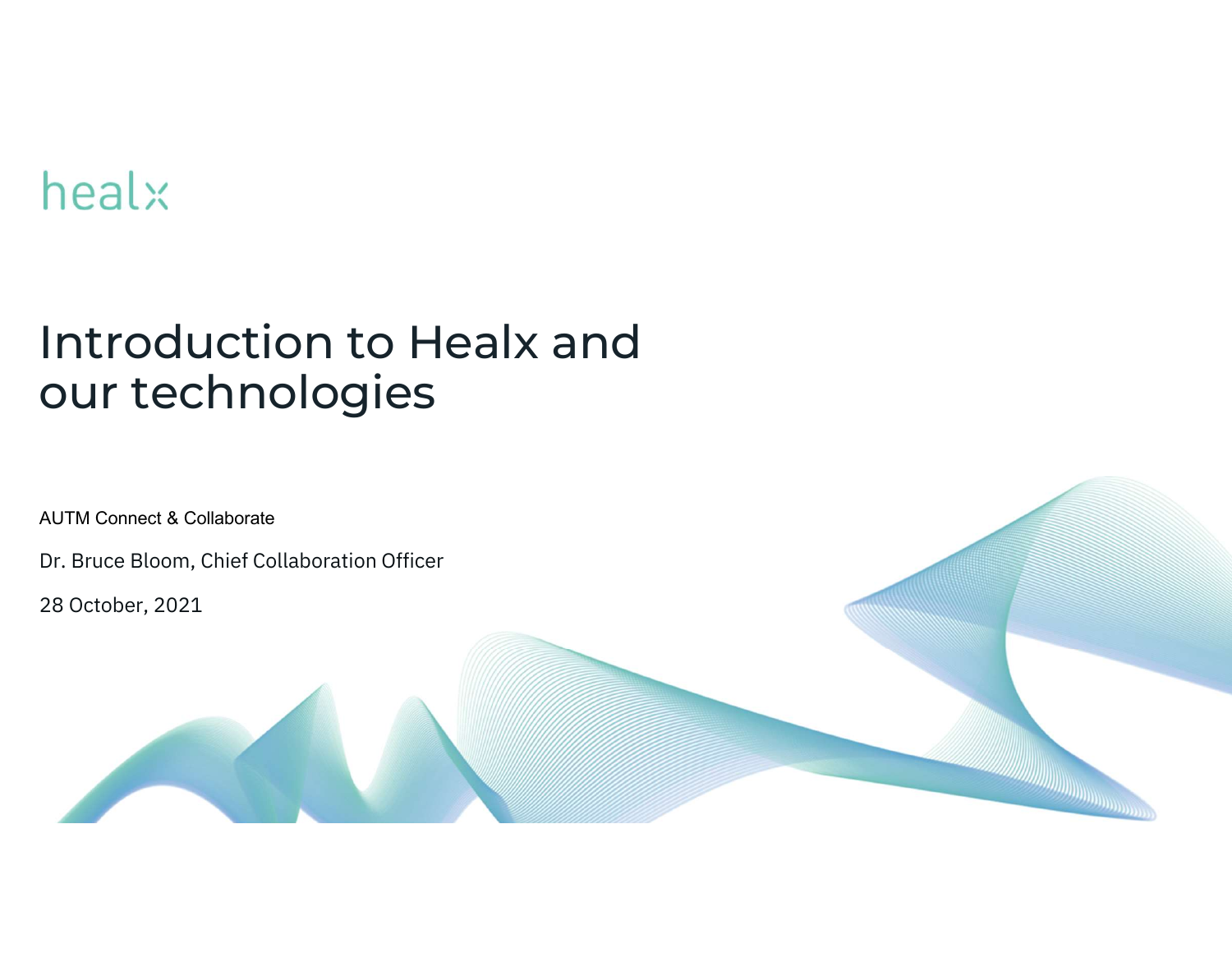## A few facts about Healx



## Mission

Mission-driven company developing novel therapies for the 95% of rare diseases without effective treatments



## Growth

High-growth AI tech company founded 2014 in Cambridge, UK. Closed Series A in 2018 and \$56m Series B round in Q4 2019



## Tech

Innovative AI and ML models derive novel disease-drug predictions from the world's most comprehensive rare disease knowledge graph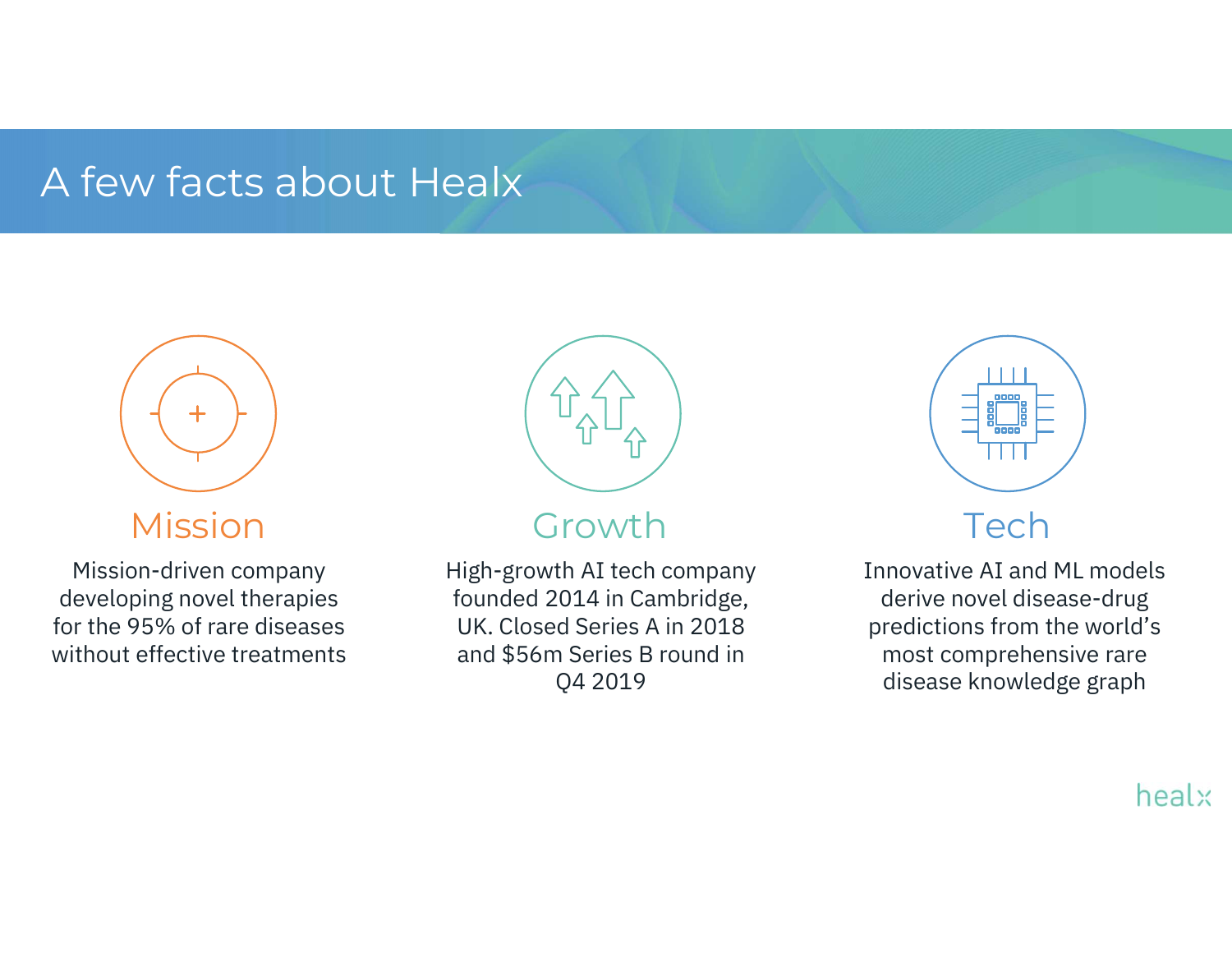## AI-powered, patient-inspired drug discovery



Patient insight is key

- Real world data contributed by patients
- Partnership model
- Rare Treatment Accelerator programme



Scalable AI / ML technology

- Outstanding performance metrics
- World class AI data scientists
- Most comprehensive rare disease knowledge graph



#### Strong drug discovery expertise

- Start with known drugs and nutraceuticals
- Rare disease know-how
- Expertise with a track record of drug discovery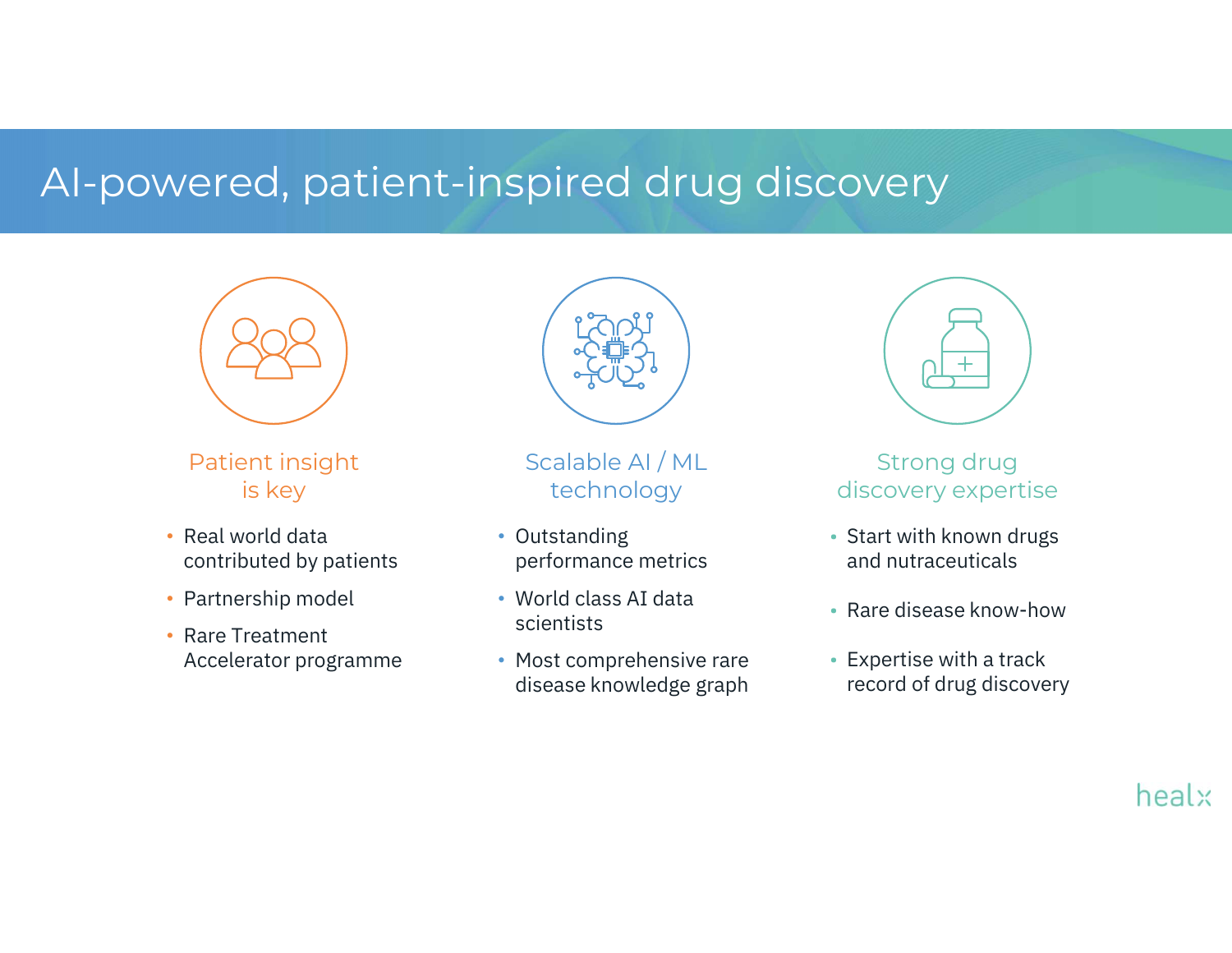# Building clinical pipelines – at scale

|                                                            | Building clinical pipelines - at scale |                        |                                    |            |  |
|------------------------------------------------------------|----------------------------------------|------------------------|------------------------------------|------------|--|
| Indication                                                 | In silico drug discovery               | Preclinical validation | IND-enabling and Clinical planning | Phase 1/2a |  |
| Fragile X syndrome                                         |                                        |                        |                                    |            |  |
| Pitt Hopkins syndrome                                      |                                        |                        |                                    |            |  |
| Autosomal dominant polycystic<br>kidney disease (ADPKD)    |                                        |                        |                                    |            |  |
| Neurofibromatosis type 1 -<br>cutaneous neurofibroma (cNF) |                                        |                        |                                    |            |  |
| Neurofibromatosis type 1 -<br>plexiform neurofibroma (pNF) |                                        |                        |                                    |            |  |
| Chronic pancreatitis                                       |                                        |                        |                                    |            |  |
| Facioscapulohumeral<br>muscular dystrophy (FSHD)           |                                        |                        |                                    |            |  |
| Friedreich's ataxia                                        |                                        |                        |                                    |            |  |
| Undisclosed disease                                        |                                        |                        |                                    |            |  |
| Undisclosed disease                                        |                                        |                        |                                    |            |  |
| COVID-19                                                   |                                        |                        |                                    |            |  |
| Angelman syndrome                                          |                                        |                        |                                    |            |  |
| Undisclosed disease                                        |                                        |                        |                                    |            |  |
| Autosomal recessive polycystic<br>kidney disease (ARPKD)   |                                        |                        |                                    |            |  |
| Undisclosed disease                                        |                                        |                        |                                    |            |  |
| Undisclosed disease                                        |                                        |                        |                                    |            |  |
| Undisclosed disease                                        |                                        |                        |                                    |            |  |
| Undisclosed disease                                        |                                        |                        |                                    |            |  |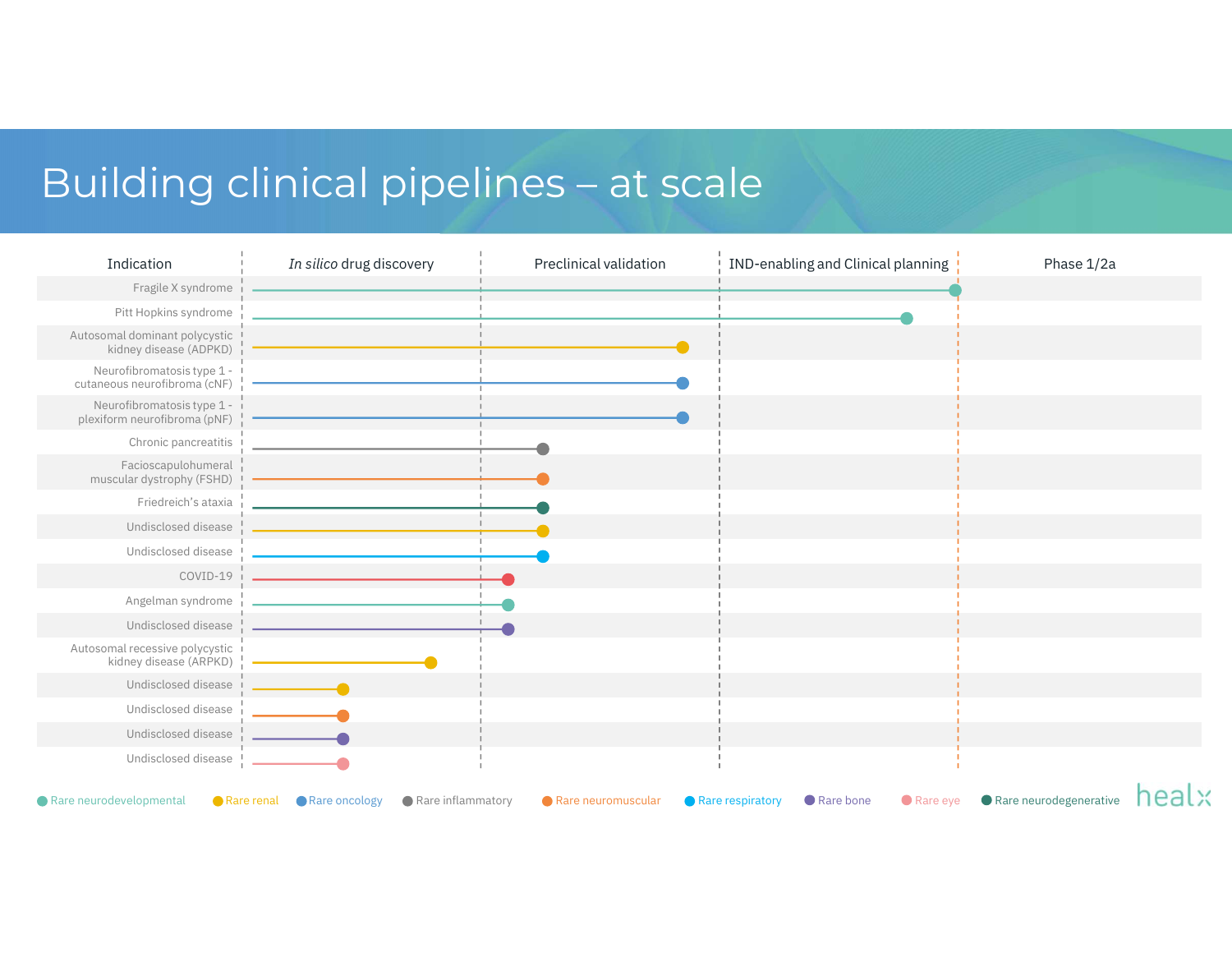## Co-development / in-licensing

Healx looking for re-development assets for rare diseases that are:

- From academic or industry partners
- Drug(s) approved for human use in one or more jurisdictions
- Deprioritized/shelved/discontinued assets that are safe for human use

Healx preferred deal arrangements:

- License preclinically proven assets ready for/close to clinical development
- Option/co-fund assets needing additional pre-clinical development